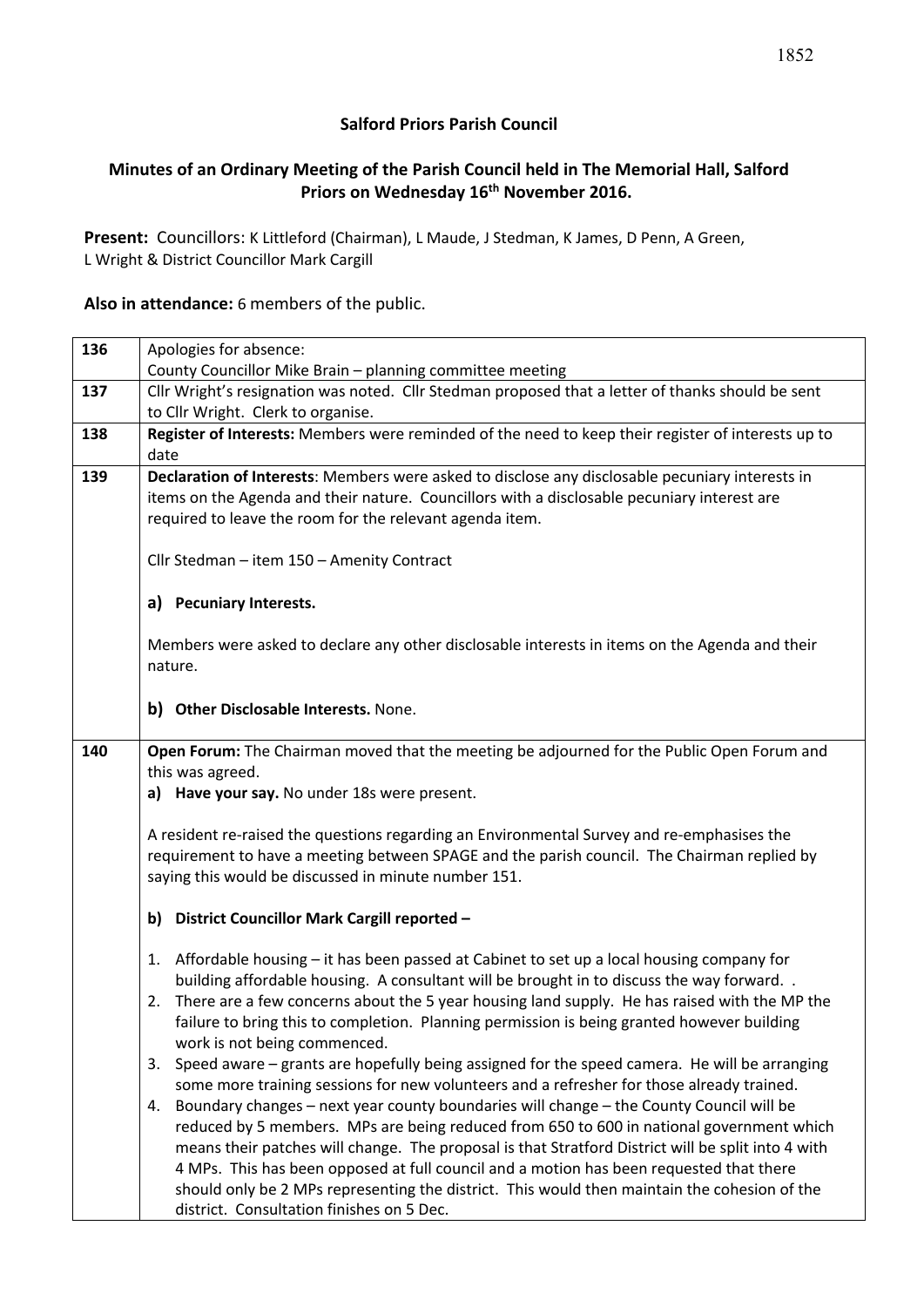|     |                                                                                                           | 5. Crime – Nottingham Knockers are knocking on doors pressurising sales. There have also been                                                                                                 |  |
|-----|-----------------------------------------------------------------------------------------------------------|-----------------------------------------------------------------------------------------------------------------------------------------------------------------------------------------------|--|
|     | break ins around the area. A cache of power tools has been found by the police, these were                |                                                                                                                                                                                               |  |
|     |                                                                                                           | abandoned as the items were permanently marked.                                                                                                                                               |  |
|     | Planning - there is currently a debate with developers over quality of design. Core strategy<br>6.        |                                                                                                                                                                                               |  |
|     |                                                                                                           | states high quality of design and appropriate housing mix.                                                                                                                                    |  |
|     | 7.                                                                                                        | The Police and Crime Commissioner is launching his small grants scheme. This is for small                                                                                                     |  |
|     | scale but targeted schemes such as a temporary CCTV camera. This is aimed at putting victims              |                                                                                                                                                                                               |  |
|     |                                                                                                           | and survivors first, ensuring efficient and effective policing, protecting people from harm and                                                                                               |  |
|     |                                                                                                           | preventing or reducing crime.                                                                                                                                                                 |  |
|     |                                                                                                           | 8. He recently attended a conference by WCC to build a stronger Warwickshire. If anyone can                                                                                                   |  |
|     |                                                                                                           | think of ways to improve a local service please get in touch with him.                                                                                                                        |  |
|     |                                                                                                           | The Chairman closed the adjournment at 19.15 hrs.                                                                                                                                             |  |
| 141 | <b>Acceptance of Minutes:</b>                                                                             |                                                                                                                                                                                               |  |
|     | The Minutes of the Ordinary Parish Council Meeting held on Wednesday 19 <sup>th</sup> October 2016 at The |                                                                                                                                                                                               |  |
|     |                                                                                                           | Memorial Hall, Salford Priors were agreed by the Council to be a true record of the meeting and                                                                                               |  |
|     | signed by the Chairman.                                                                                   |                                                                                                                                                                                               |  |
| 142 |                                                                                                           | <b>Clerk's Progress Report:</b>                                                                                                                                                               |  |
|     |                                                                                                           | a) Salford House Care Home Wall - Clerk telephoned Building Control at Stratford District                                                                                                     |  |
|     |                                                                                                           | Council - awaiting response. Clerk to monitor                                                                                                                                                 |  |
|     | b)                                                                                                        | AL15 Kissing Gate installation - The Farm Manager has been away on holiday and as such                                                                                                        |  |
|     |                                                                                                           | these works are still outstanding. Clerk to monitor                                                                                                                                           |  |
|     | C)                                                                                                        | Damaged Road Sign outside Hillers Farm - This has been chased once more. Clerk to monitor                                                                                                     |  |
|     | d)                                                                                                        | Road surface repairs Broom Lane/Road sweep Cock Bevington - Clerk has received an email                                                                                                       |  |
|     |                                                                                                           | to confirm the Cock Bevington sweep was carried out on 19 <sup>th</sup> October. Clerk has been in                                                                                            |  |
|     |                                                                                                           | contact with Streetscene however there has been no response. Cock Bevington sweep                                                                                                             |  |
|     |                                                                                                           | confirmed and matter closed. Clerk to monitor Broom Lane.                                                                                                                                     |  |
|     | e)                                                                                                        | Speed sign cleaning - This has again been chased. Clerk to monitor                                                                                                                            |  |
|     | f)                                                                                                        | Hedge overhang on School Rd - this hedge is still overgrown. Clerk to write once more.                                                                                                        |  |
|     | g)                                                                                                        | Update on insurance claim re streetlight - All quotes have now been received and forwarded                                                                                                    |  |
|     |                                                                                                           | to Zurich Insurance. Annette Mackie, Assistant Lighting Engineer from Warwickshire County                                                                                                     |  |
|     |                                                                                                           | Council confirmed she is waiting for the lantern to be delivered and is hoping to have the                                                                                                    |  |
|     |                                                                                                           | column installed by the end of November. Clerk to monitor                                                                                                                                     |  |
|     | h)                                                                                                        | Severn Trent Water Dunnington pumping station update - Nothing to report.                                                                                                                     |  |
|     | i)                                                                                                        | Clerk computer back up plan - John Crossling from WALC (Worcestershire & West Midlands                                                                                                        |  |
|     |                                                                                                           | Association of Local Councils) has confirmed that Google Mail is acceptable to both WALC and                                                                                                  |  |
|     |                                                                                                           | the County Council. He also confirmed that storing documents on Google Drive is sensible                                                                                                      |  |
|     |                                                                                                           | and the ability to access them from anywhere is really useful. The Clerk also obtained a quote                                                                                                |  |
|     |                                                                                                           | for a laptop to the value of £449. Cllr Maude proposed that should the current laptop break                                                                                                   |  |
|     |                                                                                                           | down then the Clerk has the authority to purchase a new laptop. This was agreed. It was                                                                                                       |  |
|     |                                                                                                           | decided to back up to an external hard drive. Cllr Maude proposed that a hard drive is                                                                                                        |  |
|     |                                                                                                           | purchased, backed up once a week and kept in the parish office. This was seconded by the                                                                                                      |  |
|     |                                                                                                           | Chairman and unanimously approved. Clerk to arrange                                                                                                                                           |  |
|     | j)                                                                                                        | Streetlights - the streetlight outside 38/40 Ban Brook Rd has now been installed. Noted and                                                                                                   |  |
|     |                                                                                                           | Closed                                                                                                                                                                                        |  |
|     | k)                                                                                                        | The streetlight outside 50 Perkins Close has been reported to Orbit as being on continually.                                                                                                  |  |
|     |                                                                                                           | This has a 28 day turn around period for completion. Clerk has also reported that 2 trees are                                                                                                 |  |
|     |                                                                                                           | blocking the streetlights outside 56 Perkins Close and at the rear of flat 13. Clerk to monitor                                                                                               |  |
|     | $\vert$                                                                                                   | Christmas lights on St Matthews Church tower - Peter Long has provided a quote for                                                                                                            |  |
|     |                                                                                                           | installing electricity to the top of the tower and it has been confirmed by Roger Huggins (PCC                                                                                                |  |
|     |                                                                                                           | Vice Chairman) that they are happy for lights to be provided and installed by the parish                                                                                                      |  |
|     |                                                                                                           | council. A Councillor is concerned about the logistics of placing lights on the outside of the                                                                                                |  |
|     |                                                                                                           | tower. As the Christmas tree was only to be for an initial 3 years it was decided to look at this<br>again next year. A separate Christmas lights committee needs to be formed which requires |  |
|     |                                                                                                           |                                                                                                                                                                                               |  |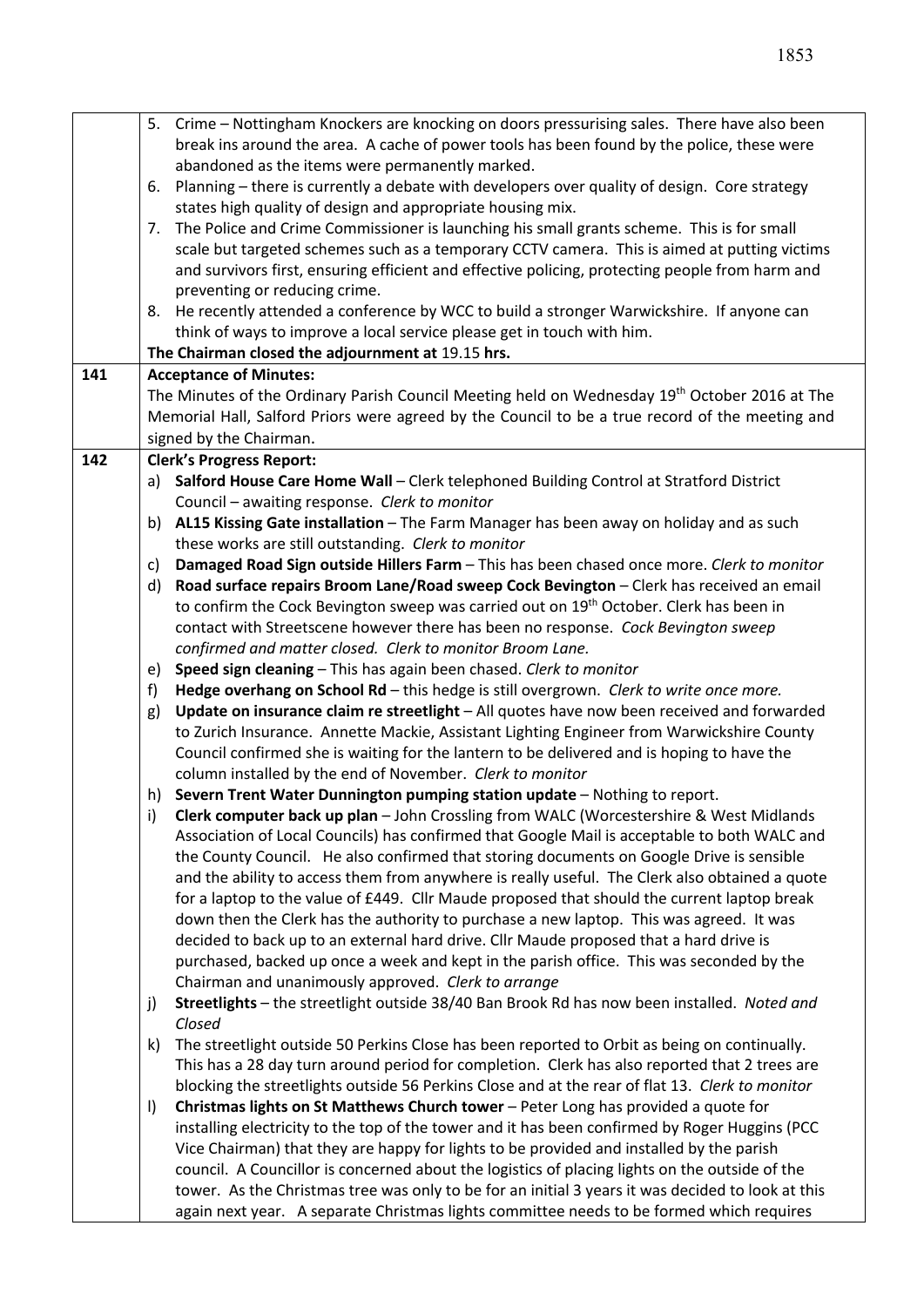|     | proper planning with parish council involvement. This will be publicised in the parish                                                                                             |  |  |  |  |
|-----|------------------------------------------------------------------------------------------------------------------------------------------------------------------------------------|--|--|--|--|
|     | newsletter in order to try and get a committee together to progress this.                                                                                                          |  |  |  |  |
| 143 | <b>Neighbourhood Development Plan:</b>                                                                                                                                             |  |  |  |  |
|     | Draft plan has been renamed as the Referendum Draft. The report should have been reported to                                                                                       |  |  |  |  |
|     | cabinet in December however it wasn't completed on time and will be reported to the cabinet                                                                                        |  |  |  |  |
|     | meeting in January. Approval for referendum may be achieved in January which would mean the                                                                                        |  |  |  |  |
|     | referendum would possibly be March, however there is a period of purdah in March owing to a                                                                                        |  |  |  |  |
|     | County Council election. If this is not presented by early March it will then be May. Mark Cargill                                                                                 |  |  |  |  |
|     | will check and see if it is affected by purdah.                                                                                                                                    |  |  |  |  |
| 144 | <b>Planning Matters: Applications Considered:</b><br>a) 16/03456/COUQ – Prior approval for the change of use of agricultural building including                                    |  |  |  |  |
|     | building operations to form one dwelling under Class Q(b) and of Part 3 of the GPDO 2015 at                                                                                        |  |  |  |  |
|     | Bevington Field Barn, Bevington, Salford Priors by Seymour Trust II. It was proposed by Cllr                                                                                       |  |  |  |  |
|     | Stedman that Cllr James drafts the council response to the application for the Clerk to respond                                                                                    |  |  |  |  |
|     | under her delegated powers, the proposal was agreed by council.                                                                                                                    |  |  |  |  |
|     |                                                                                                                                                                                    |  |  |  |  |
|     | 16/03616/COUQ - Prior approval notification for the proposed change of use of agricultural<br>b)                                                                                   |  |  |  |  |
|     | building to 2 no. dwelling houses, associated curtilage and building operations (Class Qa and                                                                                      |  |  |  |  |
|     | Qb) at Wood Bevington Farm, Wood Bevington, Alcester, B49 5LX by The Trustees Of Seymour                                                                                           |  |  |  |  |
|     | Trust 2. It was again, It was proposed by Cllr Stedman that Cllr James drafts the council                                                                                          |  |  |  |  |
|     | response to the application for the Clerk to respond under her delegated powers, the proposal                                                                                      |  |  |  |  |
|     | was agreed by council.                                                                                                                                                             |  |  |  |  |
|     | 16/03459/FUL- Proposed single storey rear and side extensions at 3 Cleeve View, Evesham<br>c)                                                                                      |  |  |  |  |
|     | Road, Salford Priors, WR11 8UW by Holder and Harris. No objection or comments.                                                                                                     |  |  |  |  |
|     |                                                                                                                                                                                    |  |  |  |  |
|     | 16/03448/FUL - Proposed erection of side extensions to provide indoor swimming pool<br>d)                                                                                          |  |  |  |  |
|     | building at Rough Hill, Low Road, Church Lench, Evesham WR11 4UH by Mr & Mrs John                                                                                                  |  |  |  |  |
|     | Ranson. No objection or comments.                                                                                                                                                  |  |  |  |  |
|     |                                                                                                                                                                                    |  |  |  |  |
|     | <b>Planning Applications Noted:</b>                                                                                                                                                |  |  |  |  |
|     | 16/03214/FUL - Erection of loading bay with associated down ramp and maneuvering area<br>e)                                                                                        |  |  |  |  |
|     | by Angus Soft Fruits Ltd. Following consultation with Council Members, under Clerk's<br>delegated powers "Whilst the parish council have no objection in principle they note the   |  |  |  |  |
|     |                                                                                                                                                                                    |  |  |  |  |
|     | reason given is to increase the HGV unloading capacity which should improve vehicle<br>movements. The parish council would not want to see an increase in HGV traffic to the site" |  |  |  |  |
|     | was registered.                                                                                                                                                                    |  |  |  |  |
|     |                                                                                                                                                                                    |  |  |  |  |
|     | 16/03351/FUL - Demolition of existing attached garage and renovation/extension of<br>f)                                                                                            |  |  |  |  |
|     | dwelling by Mr Simon Upstone, The Garage, Salford Road, Rushford, WR11 8SL. Following                                                                                              |  |  |  |  |
|     | consultation with Council Members, under Clerk's delegated powers "No objection" was                                                                                               |  |  |  |  |
|     | registered.                                                                                                                                                                        |  |  |  |  |
|     |                                                                                                                                                                                    |  |  |  |  |
|     | <b>Planning Decisions:</b>                                                                                                                                                         |  |  |  |  |
|     | 16/02107/FUL - Removal of single storey, single skin kitchen extension, erection of two storey<br>g)                                                                               |  |  |  |  |
|     | green oak extension to provide kitchen/dining and utility room with new staircase to two                                                                                           |  |  |  |  |
|     | bedrooms and bathroom by Mr Matt Smith at 56 Dunnington Lane, Dunnington. Permission<br>refused.                                                                                   |  |  |  |  |
| 145 | <b>Playing Field:</b>                                                                                                                                                              |  |  |  |  |
|     | a) Weekly Inspections $-$ It has been reported that 2 more mole hills have appeared between the                                                                                    |  |  |  |  |
|     | main goal post and the fence. Brandan White has quoted £120 for these works. Clerk to                                                                                              |  |  |  |  |
|     | authorise the works and to ask how long treatments last. He does not offer a contract for                                                                                          |  |  |  |  |
|     | mole control.                                                                                                                                                                      |  |  |  |  |
|     |                                                                                                                                                                                    |  |  |  |  |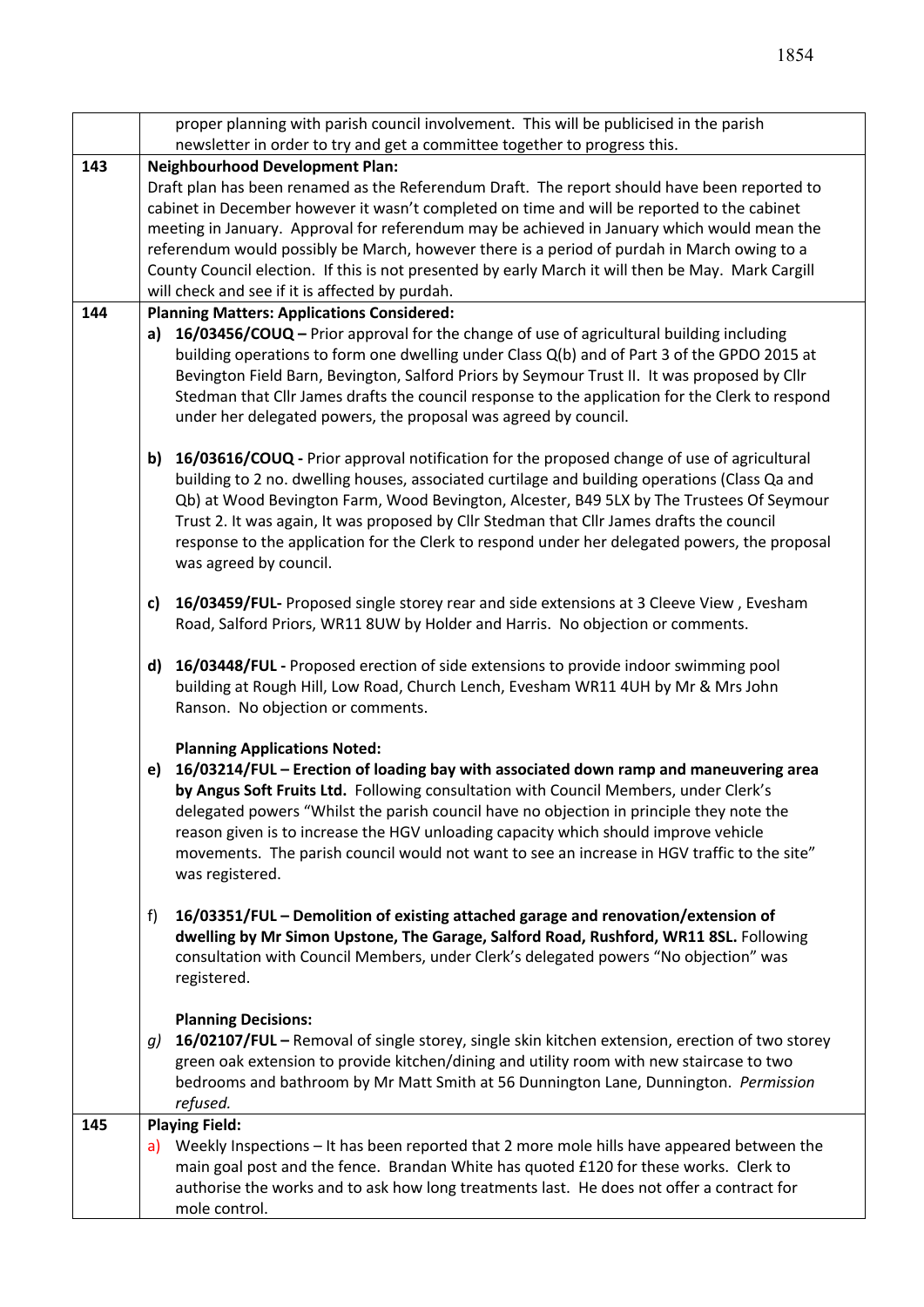|     | Lighting by scout hut - Obtain 2 quotes for electrical cable to come off TOPs building for LED<br>b)                                                                                                           |  |  |  |  |
|-----|----------------------------------------------------------------------------------------------------------------------------------------------------------------------------------------------------------------|--|--|--|--|
|     | streetlight mounted on a 4m column and to remove the light by the scout hut. Cllr James                                                                                                                        |  |  |  |  |
|     | confirmed he would provide Clerk with necessary specifications in order to obtain the quotes.                                                                                                                  |  |  |  |  |
|     | Signage - It was suggested that the Communications working group draft suitable health and<br>C)                                                                                                               |  |  |  |  |
|     | safety signage and include dog control. This to be considered at the December meeting.                                                                                                                         |  |  |  |  |
|     | Dog issue - Clerk to look into inviting the dog warden to attend the local school.<br>d)                                                                                                                       |  |  |  |  |
|     | MUGA - The Playing Field working group met last week to discuss the way forward. It was<br>e)                                                                                                                  |  |  |  |  |
|     | suggested at that time for the Clerk to be in contact with Trevor Bury regarding planning                                                                                                                      |  |  |  |  |
|     | permission however the Councillors have decided to go down the ESPO route as follows :                                                                                                                         |  |  |  |  |
|     | As the spend will be over £25,000, the regulations require the council to use the Contracts                                                                                                                    |  |  |  |  |
|     | Finder website to advertise contract opportunities, set out the procedures to be followed in                                                                                                                   |  |  |  |  |
|     | awarding new contracts and to publicise the award of new contracts as set out in Section 11b                                                                                                                   |  |  |  |  |
|     | of the Parish Council Financial Regulations 2016. The following permissions were sought and                                                                                                                    |  |  |  |  |
|     | agreed:                                                                                                                                                                                                        |  |  |  |  |
|     | 1) To use ESPO and their Framework 115 for Outdoor Playground Equipment                                                                                                                                        |  |  |  |  |
|     | To sign Customer Access Agreement<br>2)                                                                                                                                                                        |  |  |  |  |
| 146 | Lengthsman:                                                                                                                                                                                                    |  |  |  |  |
|     | To note Lengthsman's jobs issued from last Council meeting; brambles have been cut back<br>a)                                                                                                                  |  |  |  |  |
|     | from hedges along School Rd. The wall has been cleared alongside the Church and the path at                                                                                                                    |  |  |  |  |
|     | School Rd has been edged back from Ban Brook Rd to bus shelter.                                                                                                                                                |  |  |  |  |
|     | Future tasks to be issued to the Lengthsman - chisel all the grit bins in order to loosen the grit.<br>b)                                                                                                      |  |  |  |  |
| 147 | Allotments: -                                                                                                                                                                                                  |  |  |  |  |
|     | Boundary fence installation - as the soil is still too dry this job has had to be postponed until<br>a)                                                                                                        |  |  |  |  |
|     | wet weather appears.<br>Request from a Bidford resident to rent half an allotment plot - this was confirmed. Clerk to<br>b)                                                                                    |  |  |  |  |
|     | contact.                                                                                                                                                                                                       |  |  |  |  |
| 148 | <b>Community:</b>                                                                                                                                                                                              |  |  |  |  |
|     | It was confirmed that polling cards would be ordered should the need arise. The Clerk has<br>a)                                                                                                                |  |  |  |  |
|     | been informed to date there are no nominations. The parish council have to pay for the non-                                                                                                                    |  |  |  |  |
|     | election as well as an election at a cost of approx. £800.                                                                                                                                                     |  |  |  |  |
|     | Allocation of 106 monies - Clerk to contact Bidford Clerk regarding a joint proposition for<br>b)                                                                                                              |  |  |  |  |
|     | Community Infrastructure Levy monies.                                                                                                                                                                          |  |  |  |  |
|     | Residual monies of £68.51 from the Neighbourhood Watch Scheme. It was proposed by Cllr<br>c)                                                                                                                   |  |  |  |  |
|     | James to pay the money into the account and be mindful of these for the future. Unanimous                                                                                                                      |  |  |  |  |
|     | approval.                                                                                                                                                                                                      |  |  |  |  |
| 149 | <b>Rights of Way:</b>                                                                                                                                                                                          |  |  |  |  |
|     | Nothing to report from Cllr Penn on the Public Rights of Way within the Parish.<br>a)                                                                                                                          |  |  |  |  |
|     | It has been confirmed the Public Right of Way AL17 will remain as per the existing alignment<br>b)                                                                                                             |  |  |  |  |
|     | with a crossing point denoted by paving where it meets the new estate road.                                                                                                                                    |  |  |  |  |
|     |                                                                                                                                                                                                                |  |  |  |  |
| 150 | <b>Amenity Contract:</b>                                                                                                                                                                                       |  |  |  |  |
|     | Cllr Stedman left the room.                                                                                                                                                                                    |  |  |  |  |
|     | The Amenity working group met and went through all the corrections and amendments to existing                                                                                                                  |  |  |  |  |
|     | contracts. Cllr Green is meeting with the Clerk in the morning to work through some of the finer                                                                                                               |  |  |  |  |
|     | details. The tenders will then go out to the companies that showed an interest.                                                                                                                                |  |  |  |  |
| 151 | <b>Minerals Plan:-</b>                                                                                                                                                                                         |  |  |  |  |
|     | It was proposed by Cllr Maude that a working group be put together to discuss the way forward.                                                                                                                 |  |  |  |  |
|     |                                                                                                                                                                                                                |  |  |  |  |
|     | Cllr James informed the council that if this is going to be positively fought then there is a need to                                                                                                          |  |  |  |  |
|     | engage a planning barrister to challenge the plan at enquiry. There are 4 points - has the plan                                                                                                                |  |  |  |  |
|     | been positively prepared, has it been justified, is technical evidence in place to justify the policies<br>and is the plan effective? The plan has to facilitate joint working across local authority borders. |  |  |  |  |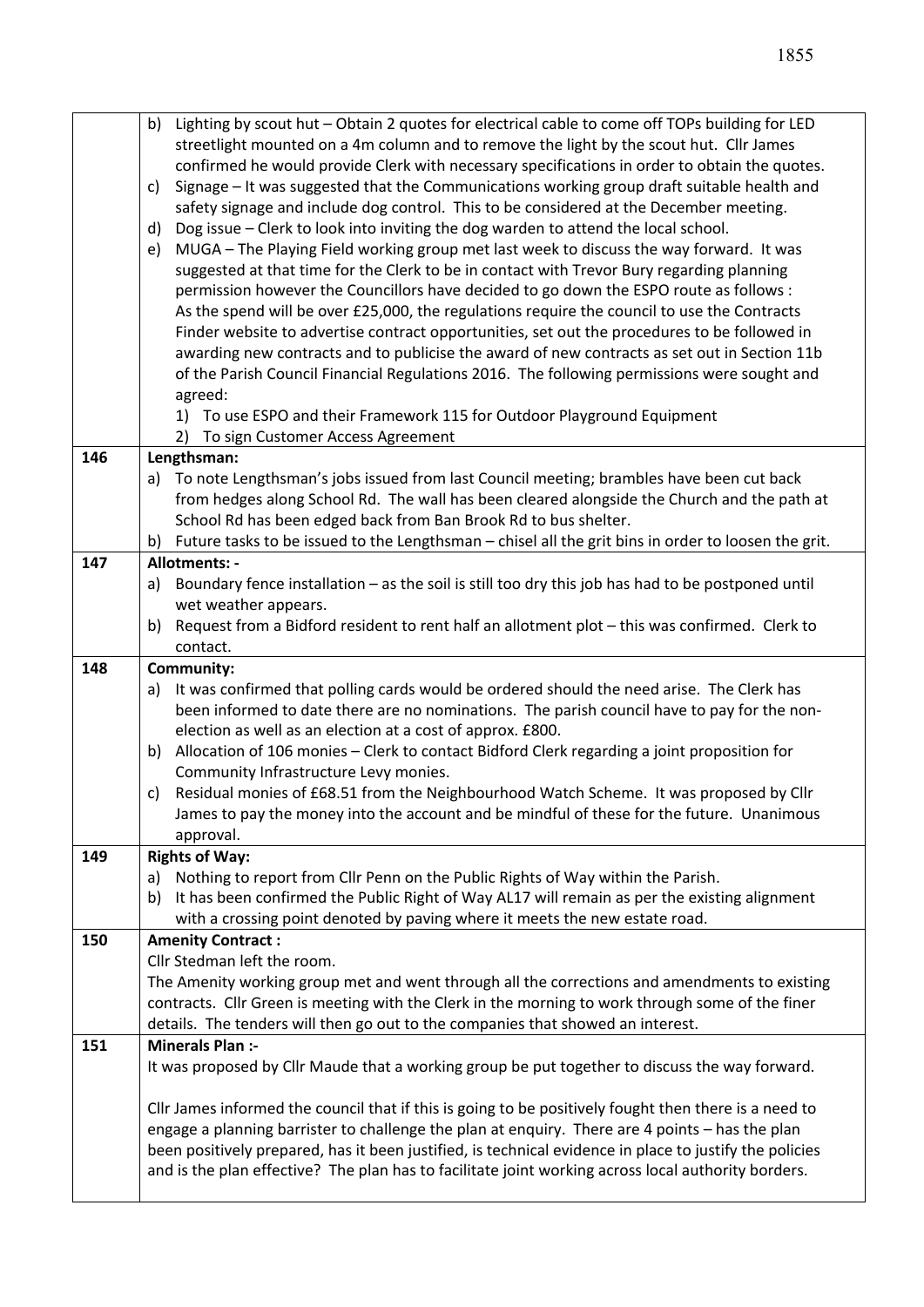|                                                                                                | Should be comparing the Warwickshire plan with South Worcestershire plan. Is it consistent with      |  |  |  |  |
|------------------------------------------------------------------------------------------------|------------------------------------------------------------------------------------------------------|--|--|--|--|
|                                                                                                | national policy? This will form the basis of the working group's work. Appoint a barrister to        |  |  |  |  |
|                                                                                                | challenge the Council. Prove to the inspector that the policy Warwickshire proposing is not sound.   |  |  |  |  |
|                                                                                                | The PC need a barrister to start picking holes in the policy.                                        |  |  |  |  |
|                                                                                                | The group will report back to every parish council meeting and recommend the next stage              |  |  |  |  |
|                                                                                                |                                                                                                      |  |  |  |  |
|                                                                                                | forward.                                                                                             |  |  |  |  |
|                                                                                                |                                                                                                      |  |  |  |  |
|                                                                                                | January is plenty of time to put something together and begin the fight. What can be done with       |  |  |  |  |
|                                                                                                | the site if they remove it from the minerals plan and where else could gravel be extracted from?     |  |  |  |  |
|                                                                                                |                                                                                                      |  |  |  |  |
| 2008 Warwickshire County Council (WCC) went to the industry and asked for gravel, the industry |                                                                                                      |  |  |  |  |
|                                                                                                | came forward with some sites, WCC went through a consultation exercise and some of the sites         |  |  |  |  |
|                                                                                                | the industry put forward were not taken any further. They have to produce a plan legally or the      |  |  |  |  |
|                                                                                                | government will produce it for them. They have now thrown in their own land - the parish council     |  |  |  |  |
|                                                                                                | need to prove that the decision was not sound. There is a track of land which adjoins                |  |  |  |  |
| Worcestershire which has the same stream of gravel. This links with a joint working on a cross |                                                                                                      |  |  |  |  |
|                                                                                                | boundary project.                                                                                    |  |  |  |  |
|                                                                                                |                                                                                                      |  |  |  |  |
|                                                                                                | There is a statutory requirement to carry out environmental impact assessment (EIA) - this will      |  |  |  |  |
|                                                                                                | come in the public domain once WCC gives the go ahead.                                               |  |  |  |  |
|                                                                                                |                                                                                                      |  |  |  |  |
|                                                                                                | Cllr Stedman proposed the working group should be councillors only. Cllr James stated the group      |  |  |  |  |
|                                                                                                | will feed into the public domain what they can. The EIA has been quoted at £40,000. If this is       |  |  |  |  |
|                                                                                                | going to be fought and have a fair chance of proving the plan is unsound then he would rather put    |  |  |  |  |
|                                                                                                | the hard earned money of the rate payers to engage a planning barrister with minerals knowledge.     |  |  |  |  |
|                                                                                                | This would cost between £2-25,000 per day which is needed to challenge the county council.           |  |  |  |  |
|                                                                                                |                                                                                                      |  |  |  |  |
|                                                                                                | Cllr Maude stated that it is important to have a frank and open discussion with the local extraction |  |  |  |  |
|                                                                                                | group.                                                                                               |  |  |  |  |
|                                                                                                |                                                                                                      |  |  |  |  |
|                                                                                                | The Chairman proposed that a working group be formed, Cllr Green seconded. Unanimous.                |  |  |  |  |
|                                                                                                | Working group - Cllr Stedman, Cllr James, Cllr Maude, Cllr K Littleford (Chairman). The first        |  |  |  |  |
|                                                                                                |                                                                                                      |  |  |  |  |
|                                                                                                | meeting will take place in January.                                                                  |  |  |  |  |
|                                                                                                |                                                                                                      |  |  |  |  |
|                                                                                                | Cllr Stedman advised that there should be private discussions but also to inform the local action    |  |  |  |  |
|                                                                                                | group. He reiterated that the parish council are taking it very seriously and will be considering    |  |  |  |  |
|                                                                                                | committing public funds to this.                                                                     |  |  |  |  |
|                                                                                                | A member of the action group is concerned that it is just councillors on the group. She is           |  |  |  |  |
|                                                                                                | concerned that there is no engagement. The Chairman informed that not all residents are against      |  |  |  |  |
|                                                                                                |                                                                                                      |  |  |  |  |
|                                                                                                | the plan and the parish council need to represent everyone.                                          |  |  |  |  |
|                                                                                                | CIIr James confirmed that there will be one to one discussions between the working group and the     |  |  |  |  |
|                                                                                                | action group.                                                                                        |  |  |  |  |
| 152                                                                                            | The following matters were raised by Council Members:<br><b>Matters raised by Councillors:</b>       |  |  |  |  |
|                                                                                                | Cllr Stedman - to consider a request to County Highways to extend the 30mph zone on Station Rd       |  |  |  |  |
|                                                                                                | out to the A46. The site at Alamo will be active next summer and they will be outside the 30mph.     |  |  |  |  |
|                                                                                                | He proposed that the zone is extended to the A46 island. To be discussed at the December             |  |  |  |  |
|                                                                                                | meeting.                                                                                             |  |  |  |  |
| 153                                                                                            | Consideration of Correspondence Received: (Yellow papers)                                            |  |  |  |  |
|                                                                                                | Response to email from Mr Harper.<br>a)                                                              |  |  |  |  |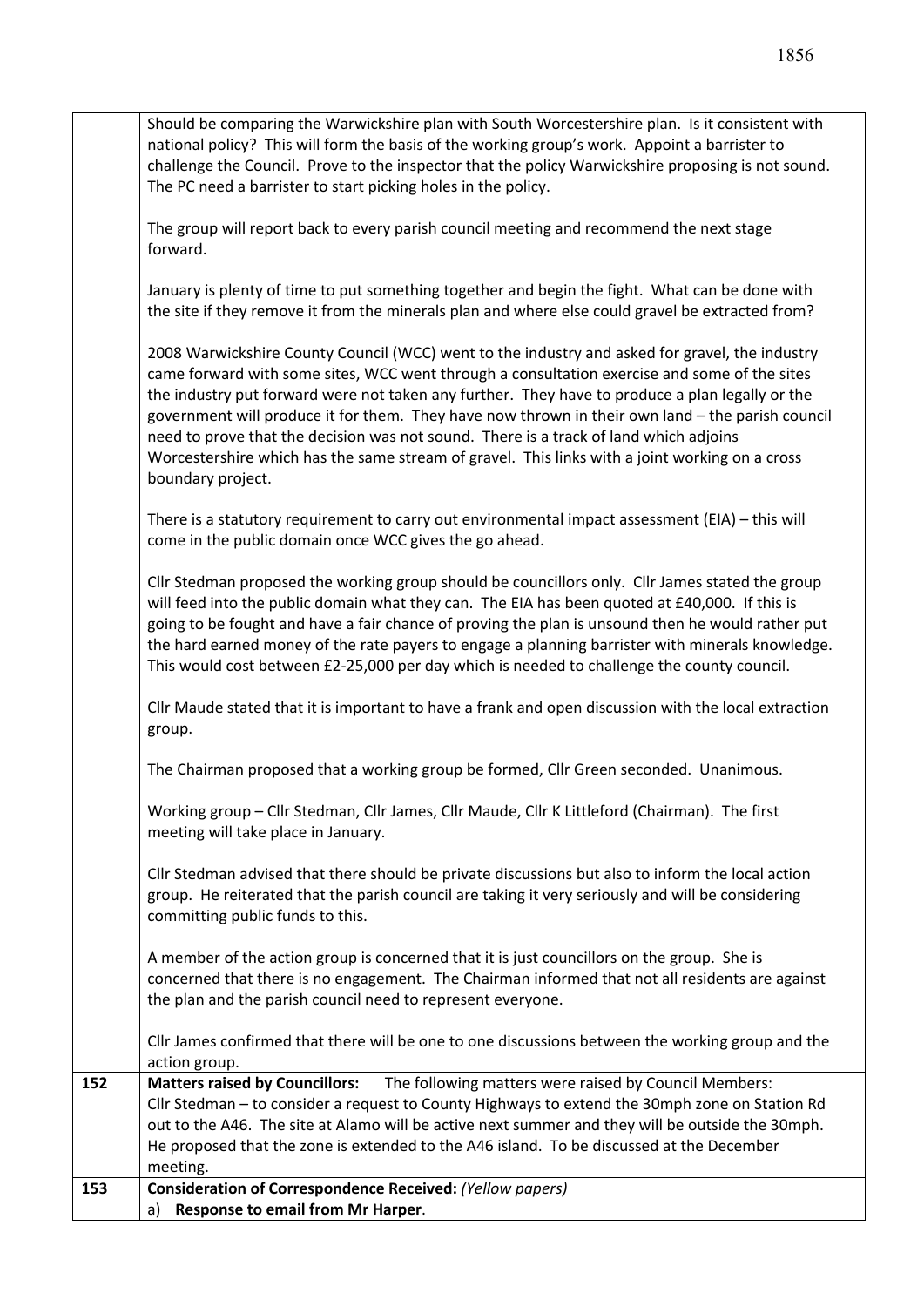|     | Clerk confirmed she had spoken with Mr Sparks who controls the hedges along School Rd from<br>1)<br>Tothall Lane to Iron Cross. He has stated that a contractor carries out the works for him and<br>the hedges will be cut back when the wet weather comes along as they are currently working<br>on the field side hedges at present. Cllr Stedman has received further information that it will<br>be carried out by the end of February. Farmers are under no obligation to cut the hedge<br>should they not wish to. The grass verge is cut by the parish council and is reasonably short<br>Covert speed surveys were carried out in March 2015. Cameras were placed around the area<br>2)<br>-1 in Station Rd, 1 in Abbots Salford, 1 in Evesham Rd and 2 in School Rd. School Rd was the<br>worst by 3-5 mph over the limit. There were 959 vehicles recorded over the period of time.<br>Neither WCC or police would take any action on the speed of vehicles on School Rd. Safety<br>camera vans have to have clear vision in both directions which they are unable to obtain<br>coming into the village, best place is at the school. It was stated that it is a perception of<br>speed and doesn't warrant police action. Out of 28 vehicles stopped 26 were residents of<br>Salford Priors. More volunteers are needed for the speed camera training.<br>It was believed the queries regarding the minerals plan was answered in minute 151.<br>3)<br>Mr Harper requested a formal response which the Clerk will provide.<br>4)<br>There has been an email from a resident regarding Angus Fruits lorries. Clerk to write to<br>b)<br>Angus Fruits requesting clearer signs are provided.<br>Proposed removal of telephone boxes - Iron Cross, junction School Avenue, Tothall Lane and<br>c)<br>outside 27 Dunnington. Cllr Stedman proposed that all phones boxes are removed with Cllr<br>Green seconding. Unanimous.<br>St Matthews Church welcome pack - it was decided to progress with the parish council<br>d)<br>welcome pack. A draft booklet will be available by the December meeting and the Chairman<br>will obtain some quotes for printing.<br>Ofsted report Salford Priors Primary School - the Councillors want to know what is the Local<br>e)<br>Authority's action plan for the school? What is happening with the governors? They were |  |  |
|-----|---------------------------------------------------------------------------------------------------------------------------------------------------------------------------------------------------------------------------------------------------------------------------------------------------------------------------------------------------------------------------------------------------------------------------------------------------------------------------------------------------------------------------------------------------------------------------------------------------------------------------------------------------------------------------------------------------------------------------------------------------------------------------------------------------------------------------------------------------------------------------------------------------------------------------------------------------------------------------------------------------------------------------------------------------------------------------------------------------------------------------------------------------------------------------------------------------------------------------------------------------------------------------------------------------------------------------------------------------------------------------------------------------------------------------------------------------------------------------------------------------------------------------------------------------------------------------------------------------------------------------------------------------------------------------------------------------------------------------------------------------------------------------------------------------------------------------------------------------------------------------------------------------------------------------------------------------------------------------------------------------------------------------------------------------------------------------------------------------------------------------------------------------------------------------------------------------------------------------------------------------------------------------------------------------------------------------------------------------------------------------|--|--|
|     | concerned to find Salford Priors Primary School has been placed in special measures, and that<br>the LA haven't communicated with the parish council. The councillors want to engage with                                                                                                                                                                                                                                                                                                                                                                                                                                                                                                                                                                                                                                                                                                                                                                                                                                                                                                                                                                                                                                                                                                                                                                                                                                                                                                                                                                                                                                                                                                                                                                                                                                                                                                                                                                                                                                                                                                                                                                                                                                                                                                                                                                                 |  |  |
|     | the LA and school to secure its future.                                                                                                                                                                                                                                                                                                                                                                                                                                                                                                                                                                                                                                                                                                                                                                                                                                                                                                                                                                                                                                                                                                                                                                                                                                                                                                                                                                                                                                                                                                                                                                                                                                                                                                                                                                                                                                                                                                                                                                                                                                                                                                                                                                                                                                                                                                                                   |  |  |
| 154 | <b>Correspondence Noted:</b>                                                                                                                                                                                                                                                                                                                                                                                                                                                                                                                                                                                                                                                                                                                                                                                                                                                                                                                                                                                                                                                                                                                                                                                                                                                                                                                                                                                                                                                                                                                                                                                                                                                                                                                                                                                                                                                                                                                                                                                                                                                                                                                                                                                                                                                                                                                                              |  |  |
|     | Letter of thanks from Salford Priors Royal British Legion<br>a)<br>LTN 14E - Byelaws (England)<br>b)                                                                                                                                                                                                                                                                                                                                                                                                                                                                                                                                                                                                                                                                                                                                                                                                                                                                                                                                                                                                                                                                                                                                                                                                                                                                                                                                                                                                                                                                                                                                                                                                                                                                                                                                                                                                                                                                                                                                                                                                                                                                                                                                                                                                                                                                      |  |  |
|     | LTN40 - Local Councils' Documents & Records<br>C)                                                                                                                                                                                                                                                                                                                                                                                                                                                                                                                                                                                                                                                                                                                                                                                                                                                                                                                                                                                                                                                                                                                                                                                                                                                                                                                                                                                                                                                                                                                                                                                                                                                                                                                                                                                                                                                                                                                                                                                                                                                                                                                                                                                                                                                                                                                         |  |  |
|     | LTN 44 - Trespass to Land and the Criminal Justice and Public Order Act 1994<br>d)                                                                                                                                                                                                                                                                                                                                                                                                                                                                                                                                                                                                                                                                                                                                                                                                                                                                                                                                                                                                                                                                                                                                                                                                                                                                                                                                                                                                                                                                                                                                                                                                                                                                                                                                                                                                                                                                                                                                                                                                                                                                                                                                                                                                                                                                                        |  |  |
|     | Warwickshire Community & Voluntary Action (WCAVA) information<br>e)                                                                                                                                                                                                                                                                                                                                                                                                                                                                                                                                                                                                                                                                                                                                                                                                                                                                                                                                                                                                                                                                                                                                                                                                                                                                                                                                                                                                                                                                                                                                                                                                                                                                                                                                                                                                                                                                                                                                                                                                                                                                                                                                                                                                                                                                                                       |  |  |
| 155 | Finance:                                                                                                                                                                                                                                                                                                                                                                                                                                                                                                                                                                                                                                                                                                                                                                                                                                                                                                                                                                                                                                                                                                                                                                                                                                                                                                                                                                                                                                                                                                                                                                                                                                                                                                                                                                                                                                                                                                                                                                                                                                                                                                                                                                                                                                                                                                                                                                  |  |  |
|     | Clerk confirmed she had written to Grant Thornton confirming HMRC have stated that there is<br>a)<br>no liability on either the parish council or the former clerk regarding the PAYE for 13-14.                                                                                                                                                                                                                                                                                                                                                                                                                                                                                                                                                                                                                                                                                                                                                                                                                                                                                                                                                                                                                                                                                                                                                                                                                                                                                                                                                                                                                                                                                                                                                                                                                                                                                                                                                                                                                                                                                                                                                                                                                                                                                                                                                                          |  |  |
|     | Payments                                                                                                                                                                                                                                                                                                                                                                                                                                                                                                                                                                                                                                                                                                                                                                                                                                                                                                                                                                                                                                                                                                                                                                                                                                                                                                                                                                                                                                                                                                                                                                                                                                                                                                                                                                                                                                                                                                                                                                                                                                                                                                                                                                                                                                                                                                                                                                  |  |  |
|     | The council gave consideration and approval of the payments listed in Appendix A.<br>a)<br>Proposed by Cllr Green seconded by Cllr Maude and agreed by all Councillors.<br>b)<br>It was agreed that Cllrs James and Maude would sign cheques for payments listed in Appendix<br>c)<br>A (Minute 159).                                                                                                                                                                                                                                                                                                                                                                                                                                                                                                                                                                                                                                                                                                                                                                                                                                                                                                                                                                                                                                                                                                                                                                                                                                                                                                                                                                                                                                                                                                                                                                                                                                                                                                                                                                                                                                                                                                                                                                                                                                                                     |  |  |
|     | The Council noted the account balances reconciled with the Lloyds Bank Current Account<br>statement Number 32 and Deposit Account Statement 12 issued 1 <sup>st</sup> November 2016 :-                                                                                                                                                                                                                                                                                                                                                                                                                                                                                                                                                                                                                                                                                                                                                                                                                                                                                                                                                                                                                                                                                                                                                                                                                                                                                                                                                                                                                                                                                                                                                                                                                                                                                                                                                                                                                                                                                                                                                                                                                                                                                                                                                                                    |  |  |
|     | Lloyds Deposit Account: £50,022.95                                                                                                                                                                                                                                                                                                                                                                                                                                                                                                                                                                                                                                                                                                                                                                                                                                                                                                                                                                                                                                                                                                                                                                                                                                                                                                                                                                                                                                                                                                                                                                                                                                                                                                                                                                                                                                                                                                                                                                                                                                                                                                                                                                                                                                                                                                                                        |  |  |